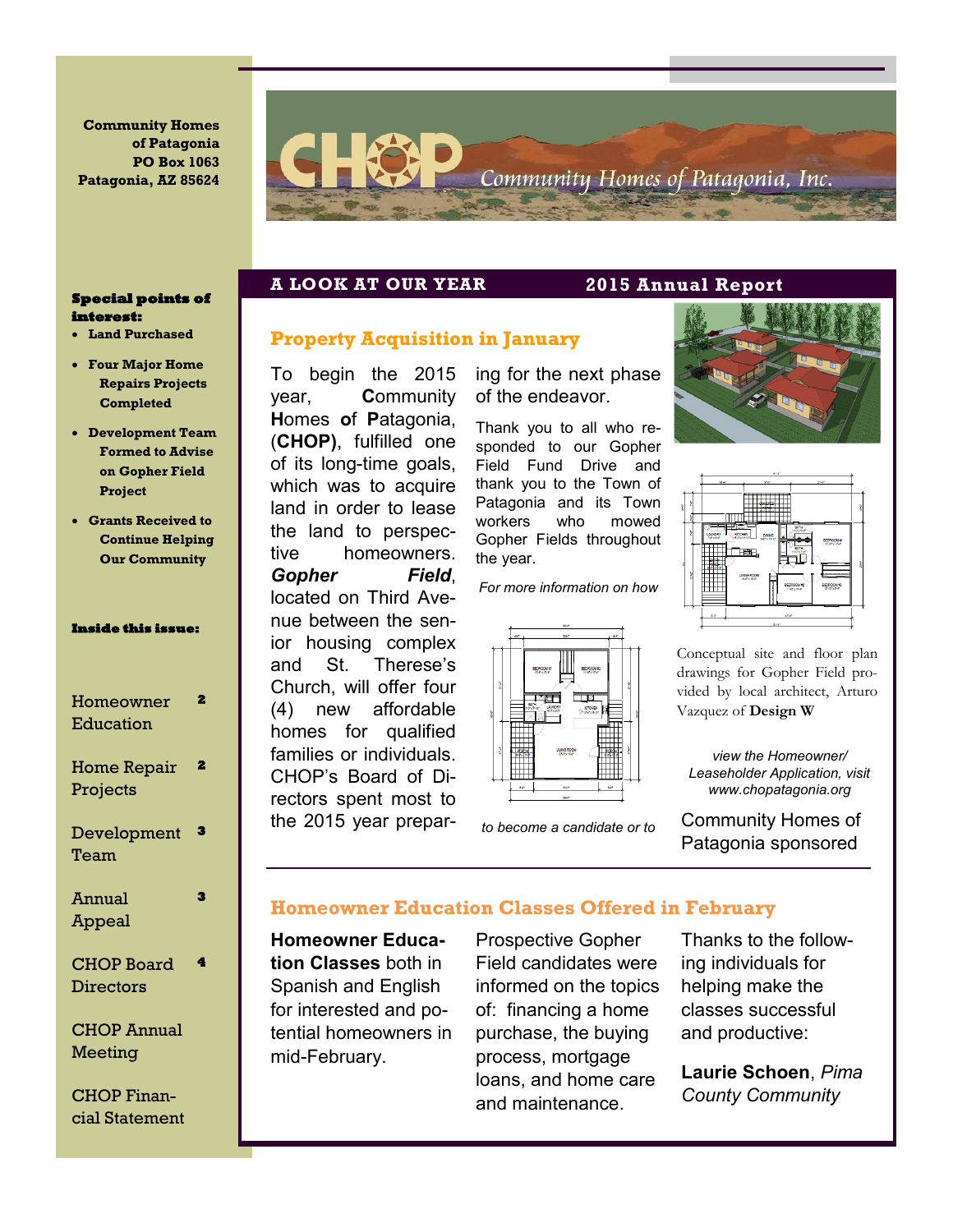### **Page 2**



February 28, 2015 Homeowner Education Classes offered in Spanish and English

*Land Trust,* **Sean Denlinger**, loan officer for *Nova Home Loans* in Tucson, AZ, **David Ahumada**, housing counselor for *Chicanos Por la Causa* of Nogales, AZ, **Gamaliel Leyva**, certified home inspector and owner of *Gama's Quality* 

*Home Inspections of Patagonia,* and **Father Bill Cosgrove**  and **Ramon Miranda**  of *St. Therese's Catholic Church* in Patagonia.

To register for the next Homeowner Education Class or to volunteer your services, please contact Tod Bowden at (520) 394-9051.

# **CHOP's Home Repair Projects**

**Homeowner Education Classes, con't**

"Your home is your most valuable asset."



Volunteers are always welcomed CHOP strives to provide assistance to low-income homeowners who cannot afford to repair items that may pose a risk to their health and safety. The goal is to do at least four home repairs a year.

In 2015, several Home Repair Applications were reviewed and approved by the Board Directors. The following projects were completed thanks to the generous help of a \$2,000 grant from United Way, a \$1000 Patagonia Regional Community Foundation grant, and

\$2,000 in proceeds from the CHOP April fundraiser held at the Gathering Grounds:

- Roofing materials provided to redo a roof
- Ceiling repair
- Temporary fix on a cupola. The remainder of the work is to be completed in the spring.

Future projects include constructing a ramp to make a home wheel chair accessible. Thank you to Gilbert Quiroga and Matthew "Anu" Krzys, Home Repair Champions.

Homeowner Applications can be found in the Town Hall and at CHOP's website, www.chopatagonia.org under the link heading, *Docs*.

CHOP Board Directors are available to help with filling out the application and/or to answer any questions about a potential home repair proiect.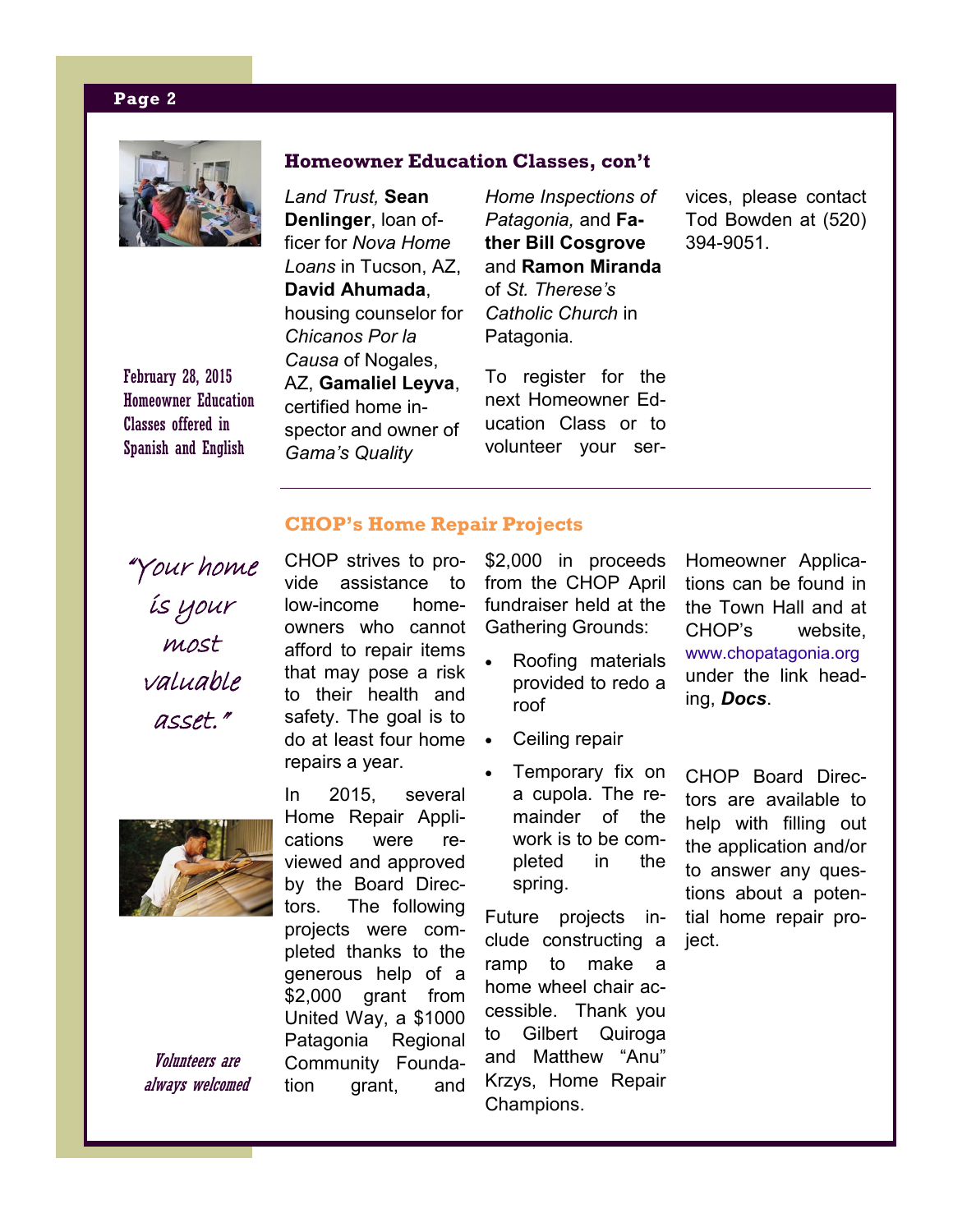### **A LOOK AT OUR YEAR Page 3**

#### **Gopher Field Development Team Formed in March /Meeting in April**

A Gopher Field Development Team, made up of local individuals who have varied expertise in areas like design, construction, and Town codes were invited to meet in late April. The task of the Development Team was and will continue to be, to make recommendations based on consensus for each of the phases of the Gopher Field Project. Three phases have been laid out for the project: **Phase 1:** Secure funding for the project and contracting with a project coordinator, **Phase 2:** Receive bids from local general contractors to begin land preparations, and **Phase 3**; Construction of four single-family homes.

Thank you to Lynn Davison, Kate Tirion, and Arturo Vazques for attending the Development Team meeting.

#### Kathi Noaker

- German & Bea Quiroga
- Peter Lockewood & Victoria Crampton

• Janet Herron &

- L. Jean Miller
- Gamaliel Leyva
- Sally Greenleaf
- Larry Englund & R. Winona Lamphere
- Tam & Sue Scott
- Adrienne Halpert
- Donald & Juanita Hawkins
- Kathryn Schrag & Martin Levowitz
- Martha Zybco
- Odell Borg

# "We make a living by what we get, but we change a life by what we give."

NAME<br>ADDRESS<br>CITY, STATE ZIP MK10 THE BANK NAME 40123456784 012345678901234 0123

Tax deductable donations can still be made: \$200.00 Single and \$400.00 Married

# **Annual Appeal Letter**

Since 2012, CHOP has qualified for the Arizona Department of Revenue's Charitable Organizations status. **We would like to thank the following donors** who responded to the Annual Appeal Letter to date:

- Anonymous
- Bernice Pomeroy
- **Ruth Garcia**
- Lawrence & Maria Denicke
- Lee & Ann Katzenbach
- Dave & Barbara Ellis
- Donald Weinstein & Beverly Parker
- Robert & Mary Parr
- Gary Stolte & Pamela Kay Miles
- Sandra Powell & Joe Coniff
- John & Caroline Walsh
- Anne Townsend & Robert Brandt
- **Molly Phinny**
- Annie & Michael Waits
- James & Louise Schatz
- John & Mary Chapin
- Judith Whitcomb
- Jean Wolff
- Cassalyn David & Nathaniel Porter
- Tod C. Bowden & Lila Davison
	- Elvia & Kelley Gallaher
- Joseph Nitsche & Judith Mills
	- Michael Stabile &



Have ideas, please contact a CHOP Board Member